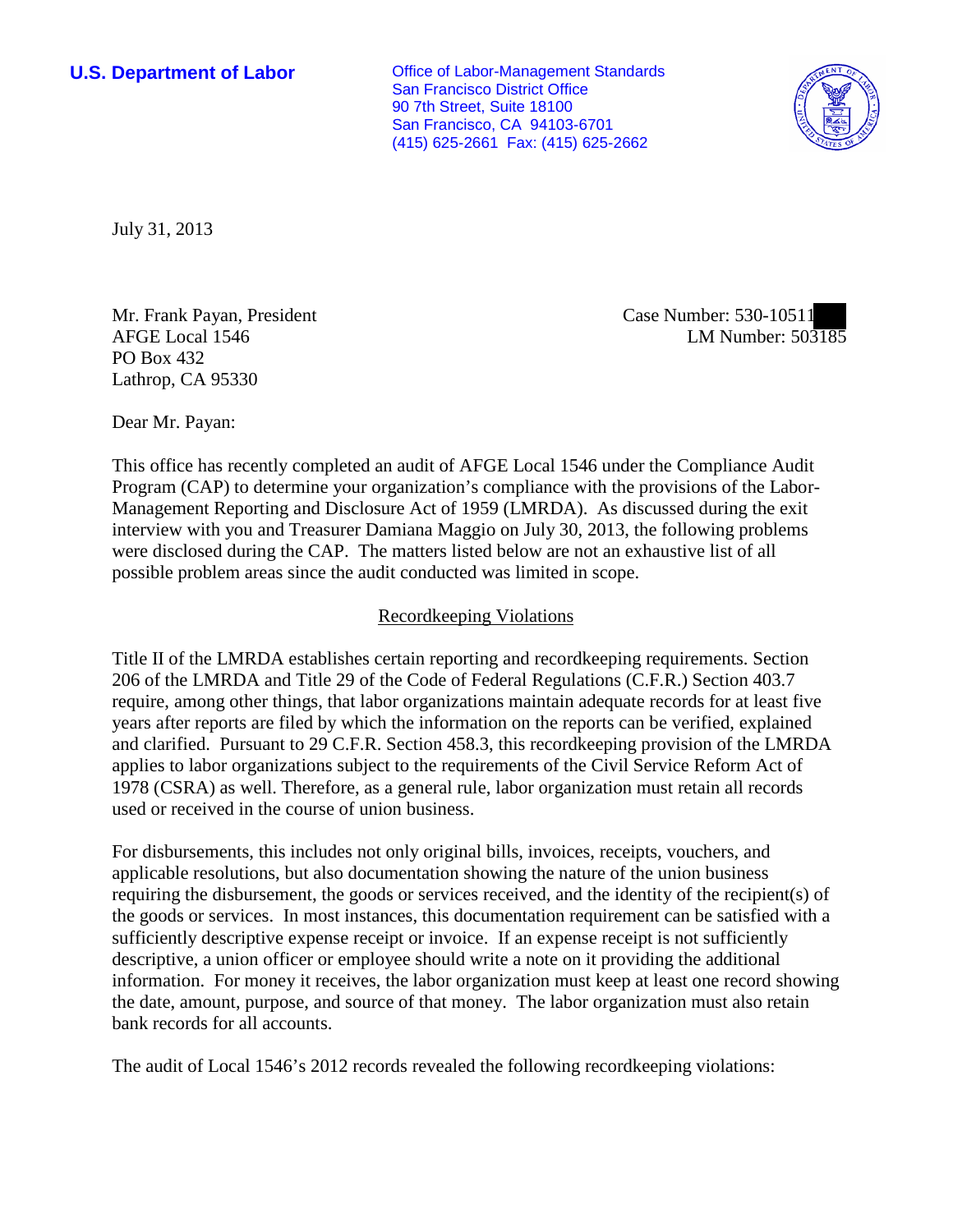Mr. Frank Payan July 31, 2013 Page 2 of 4

#### 1. General Reimbursed and Credit Card Expenses

Local 1546 did not retain adequate documentation for reimbursed expenses and credit card expenses incurred by union officers and employees totaling at least \$1,768.67, For example, reimbursement was made in the amount of \$51 for airport parking without any supporting documentation, the \$75 President's Fund was paid each trip without any supporting documentation, cab fare was paid at a flat rate of \$50 per person per trip regardless of missing receipts, and there was no supporting documentation for a \$667.67 trip on or around February 7, 2012.

As noted above, labor organizations must retain original receipts, bills, and vouchers for all disbursements. The president and treasurer (or corresponding principal officers) of your union, who are required to sign your union's LM report, are responsible for properly maintaining union records.

#### 2. Meal Expenses

Local 1546 did not require officers and employees to submit itemized receipts for meal expenses totaling at least \$1,264.90. The union must maintain itemized receipts provided by restaurants to officers and employees. These itemized receipts are necessary to determine if such disbursements are for union business purposes and to sufficiently fulfill the recordkeeping requirement of LMRDA Section 206.

Local 1546 records of meal expenses did not always include written explanations of union business conducted or the names and titles of the persons incurring the restaurant charges. For example, not all attendees were listed on the receipt for Bud's Seafood Restaurant on January 27, 2012, attendees were not listed on the receipt for Denny's on May 15, 2012, attendees were not listed on the receipt for Four Corners Restaurant on August 30, 2012, attendees were missing from the receipt at Casa Mendoza on December 1, 2012, and were missing from the Perkos Café receipt on November 15, 2012. Union records of meal expenses must include written explanations of the union business conducted and the full names and titles of all persons who incurred the restaurant charges. Also, the records retained must identify the names of the restaurants where the officers or employees incurred meal expenses.

Based on your assurance that Local 1546 will retain adequate documentation in the future, OLMS will take no further enforcement action at this time regarding the above violations.

## Reporting Violations

Pursuant to 29 C.F.R., Section 458.3, the reporting requirement under 29 C.F.R. Section 403.2 (see Section 201(b) of the Labor-Management Reporting and Disclosure Act (LMRDA)) is made applicable to labor organizations subject to the requirements of the CSRA. This provision requires labor organizations to file annual financial reports that accurately disclose their financial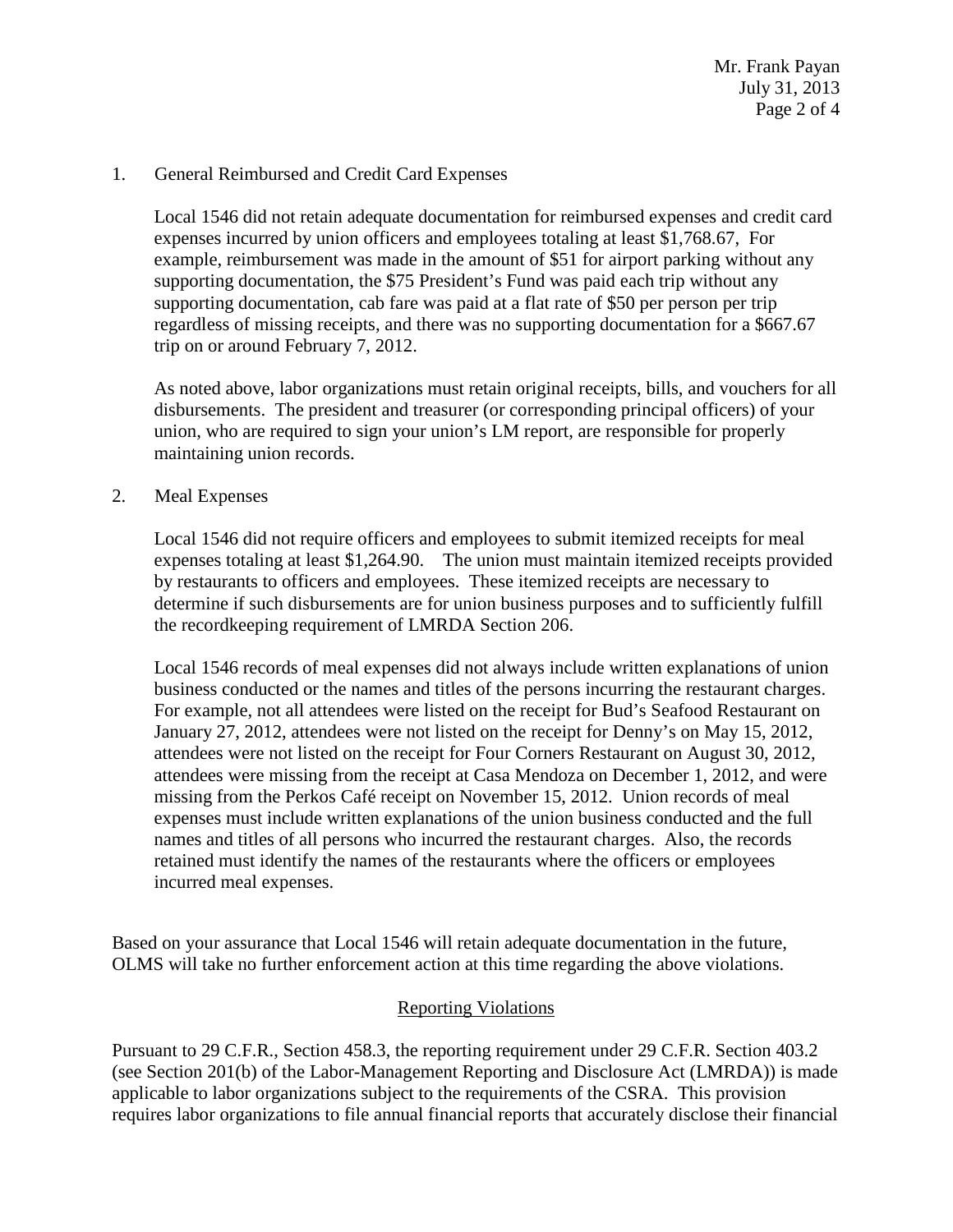condition and operations. The audit disclosed a violation of this requirement. The Labor Organization Annual Report Form LM-2 filed by Local 1546 for the fiscal year ended December 31, 2012, was deficient in the following area:

# 1. Disbursements to Officers and Employees (LM-2)

Local 1546 did not include some payments to officers and employees totaling at least \$1,714.90 in Column G (Other Disbursements) of Schedule 11 (All Officers and Disbursements to Officers) and Schedule 12 (Disbursements to Employees). It appears that the local erroneously reported these payments in Schedules 15 through 19.

The union must report in Column F of Schedules 11 and 12 (Disbursements for Official Business) direct disbursements to officers and employees for reimbursement of expenses they incurred while conducting union business. In addition, the union must report in Column F of Schedules 11 and 12 indirect disbursements made to another party (such as a credit card company) for business expenses union personnel incur. However, the union must report in Schedules 15 through 19 indirect disbursements for business expenses union personnel incur for transportation by public carrier (such as an airline) and for temporary lodging expenses while traveling on union business. The union must report in Column G (Other Disbursements) of Schedules 11 and 12 any direct or indirect disbursements to union personnel for expenses not necessary for conducting union business.

I am not requiring that Local 1546 file an amended LM report for 2012 to correct the deficient items, but Local 1546 has agreed to properly report the deficient items on all future reports it files with OLMS.

## Other Violations

# 1. Inadequate Bonding

Pursuant to 29 C.F.R. Section 458.35, officers and employees of any labor organization subject to the CSRA are required to be bonded in accordance with Section 502(a) of the LMRDA. This provision requires that union officers and employees be bonded for no less than 10% of the total funds those individuals or their predecessors handled during the preceding fiscal year.

Local 1546's officers and employees are currently bonded for \$50,000, but they must be bonded for at least \$51,000. Local 1546 should obtain adequate bonding coverage for its officers and employees immediately. Please provide proof of bonding coverage to this office as soon as possible, but not later than August 30, 2013.

I want to extend my personal appreciation to AFGE Local 1546 for the cooperation and courtesy extended during this compliance audit. I strongly recommend that you make sure this letter and the compliance assistance materials provided to you are passed on to future officers. If we can provide any additional assistance, please do not hesitate to call.